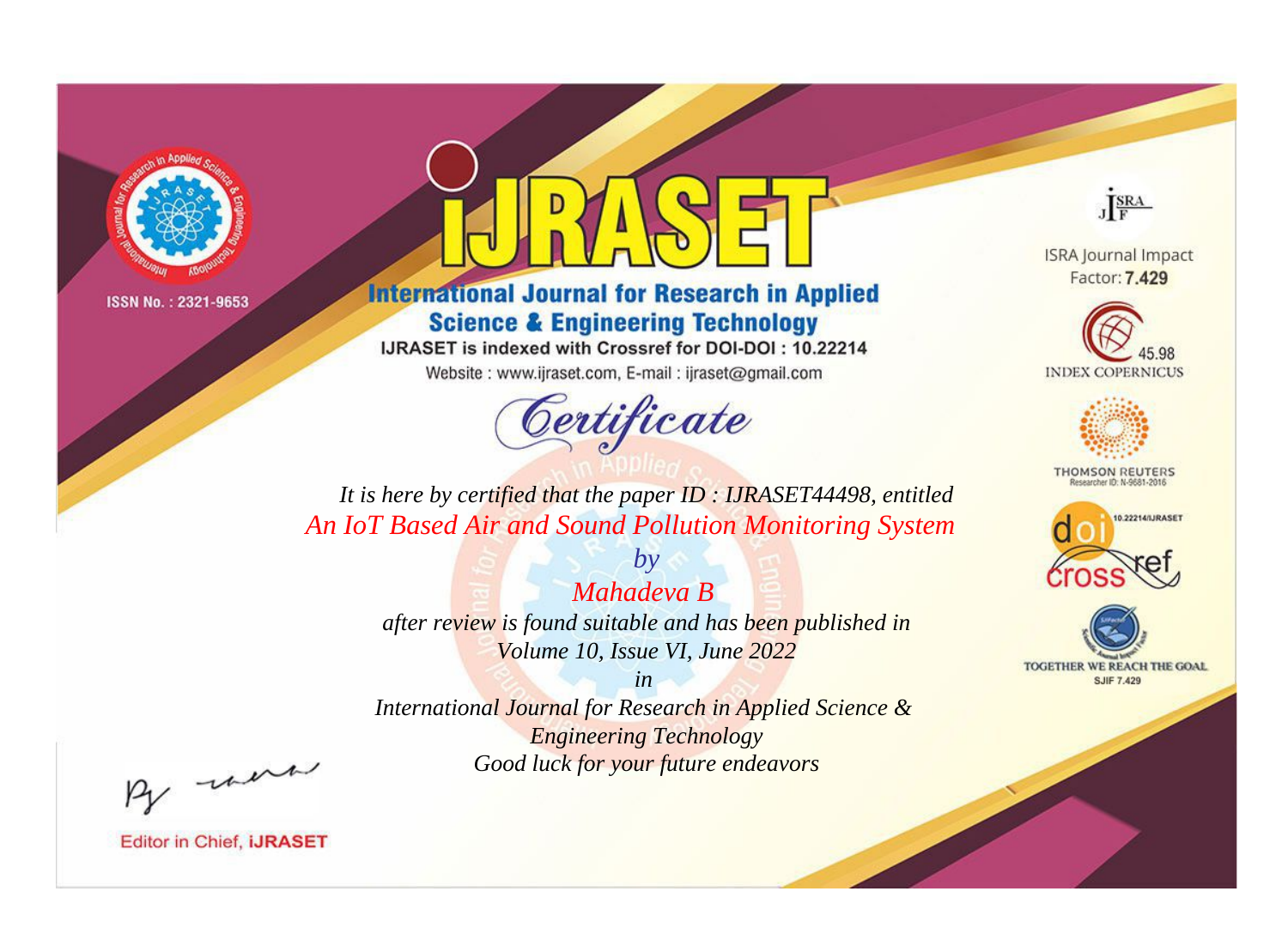

# **International Journal for Research in Applied Science & Engineering Technology**

IJRASET is indexed with Crossref for DOI-DOI: 10.22214

Website: www.ijraset.com, E-mail: ijraset@gmail.com



JERA

**ISRA Journal Impact** Factor: 7.429





**THOMSON REUTERS** 



TOGETHER WE REACH THE GOAL **SJIF 7.429** 

*It is here by certified that the paper ID : IJRASET44498, entitled An IoT Based Air and Sound Pollution Monitoring System*

> *by Kiran Kumar M R after review is found suitable and has been published in Volume 10, Issue VI, June 2022*

> > *in*

*International Journal for Research in Applied Science & Engineering Technology Good luck for your future endeavors*

By morn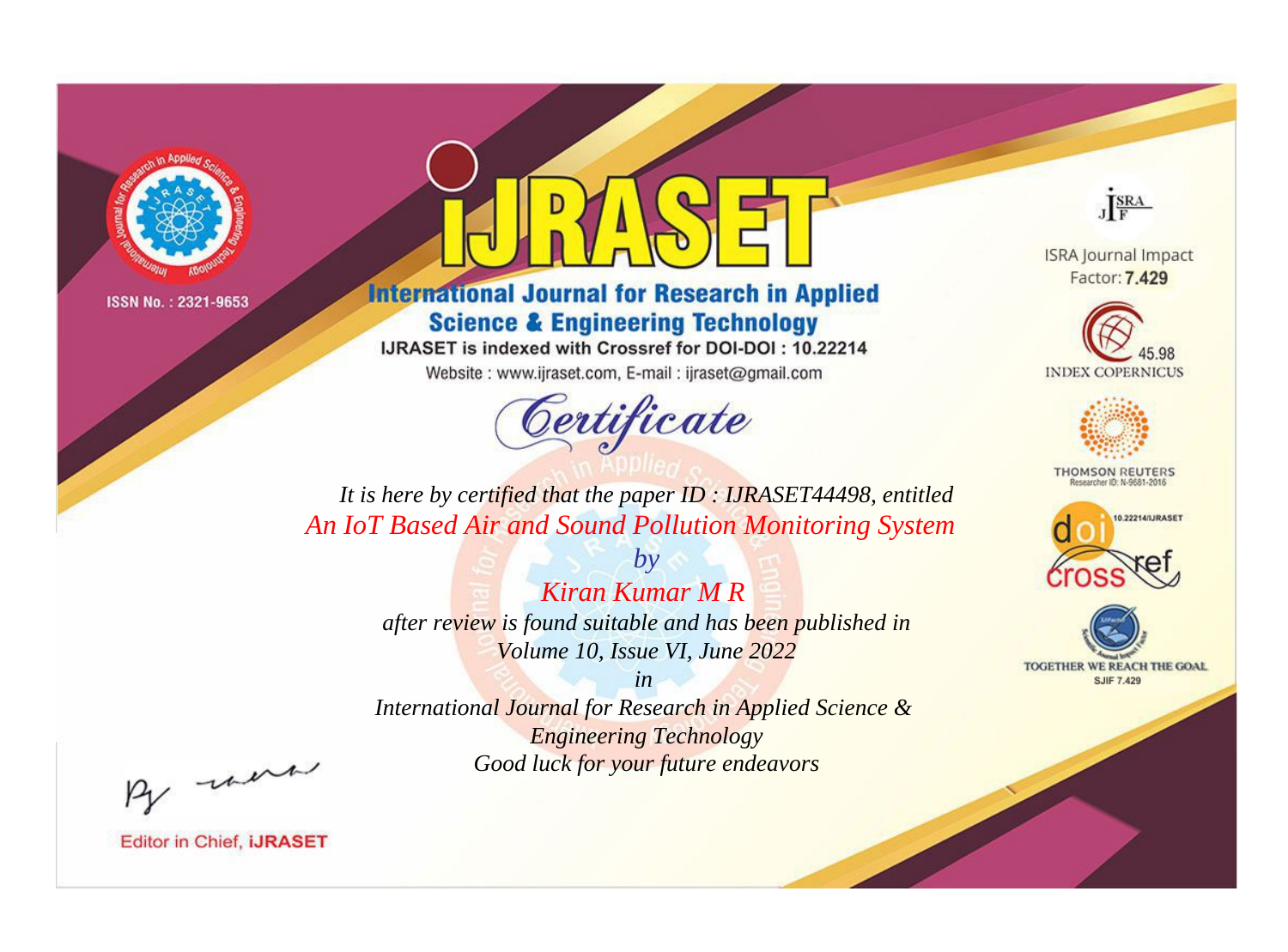

# **International Journal for Research in Applied Science & Engineering Technology**

IJRASET is indexed with Crossref for DOI-DOI: 10.22214

Website: www.ijraset.com, E-mail: ijraset@gmail.com



JERA

**ISRA Journal Impact** Factor: 7.429





**THOMSON REUTERS** 



TOGETHER WE REACH THE GOAL **SJIF 7.429** 

*It is here by certified that the paper ID : IJRASET44498, entitled An IoT Based Air and Sound Pollution Monitoring System*

> *Hemanth C after review is found suitable and has been published in Volume 10, Issue VI, June 2022*

*by*

*in* 

*International Journal for Research in Applied Science & Engineering Technology Good luck for your future endeavors*

By morn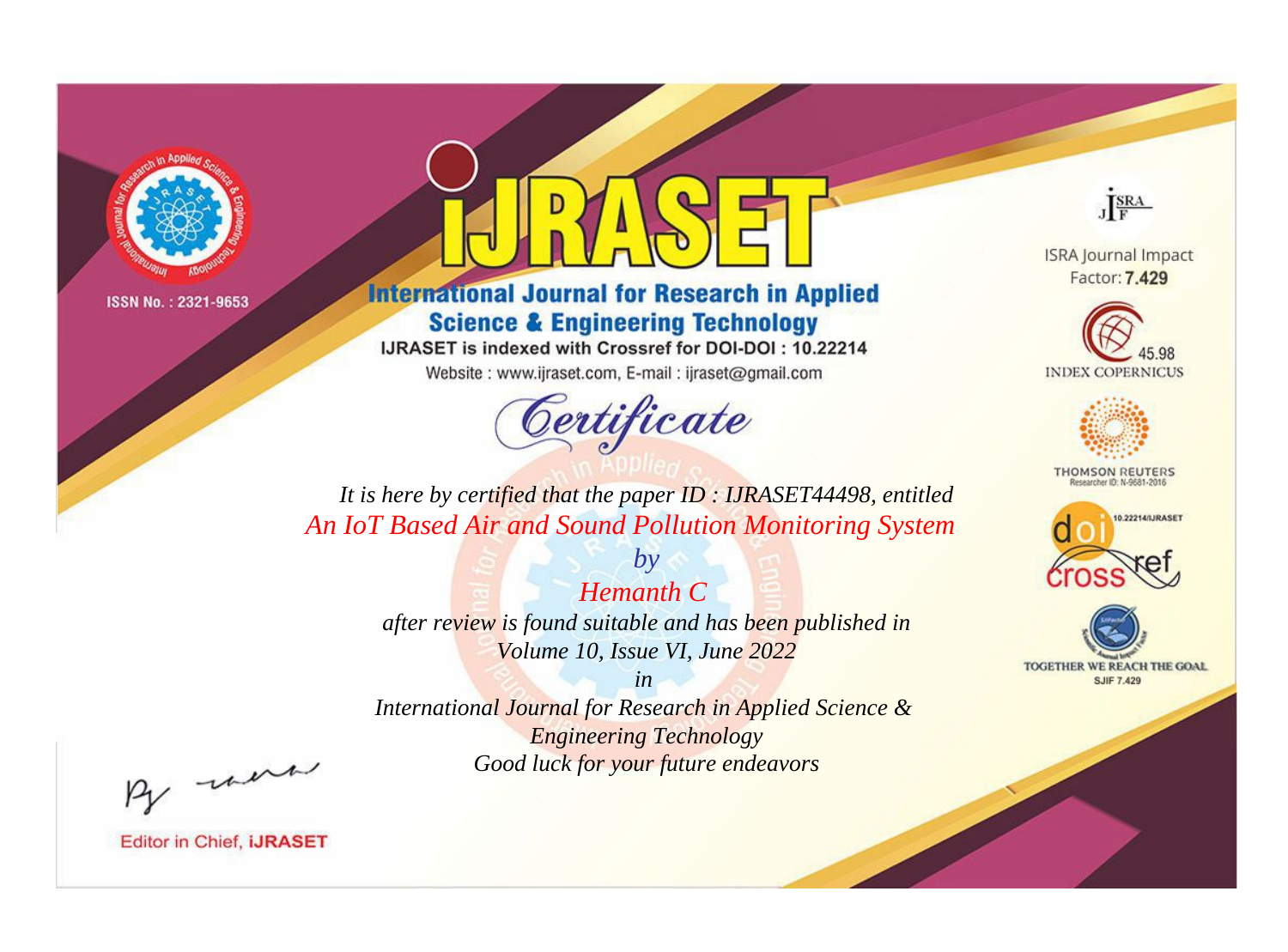

# **International Journal for Research in Applied Science & Engineering Technology**

IJRASET is indexed with Crossref for DOI-DOI: 10.22214

Website: www.ijraset.com, E-mail: ijraset@gmail.com



JERA

**ISRA Journal Impact** Factor: 7.429





**THOMSON REUTERS** 



TOGETHER WE REACH THE GOAL **SJIF 7.429** 

*It is here by certified that the paper ID : IJRASET44498, entitled An IoT Based Air and Sound Pollution Monitoring System*

> *by Abhishek N E after review is found suitable and has been published in Volume 10, Issue VI, June 2022*

> > *in*

*International Journal for Research in Applied Science & Engineering Technology Good luck for your future endeavors*

By morn